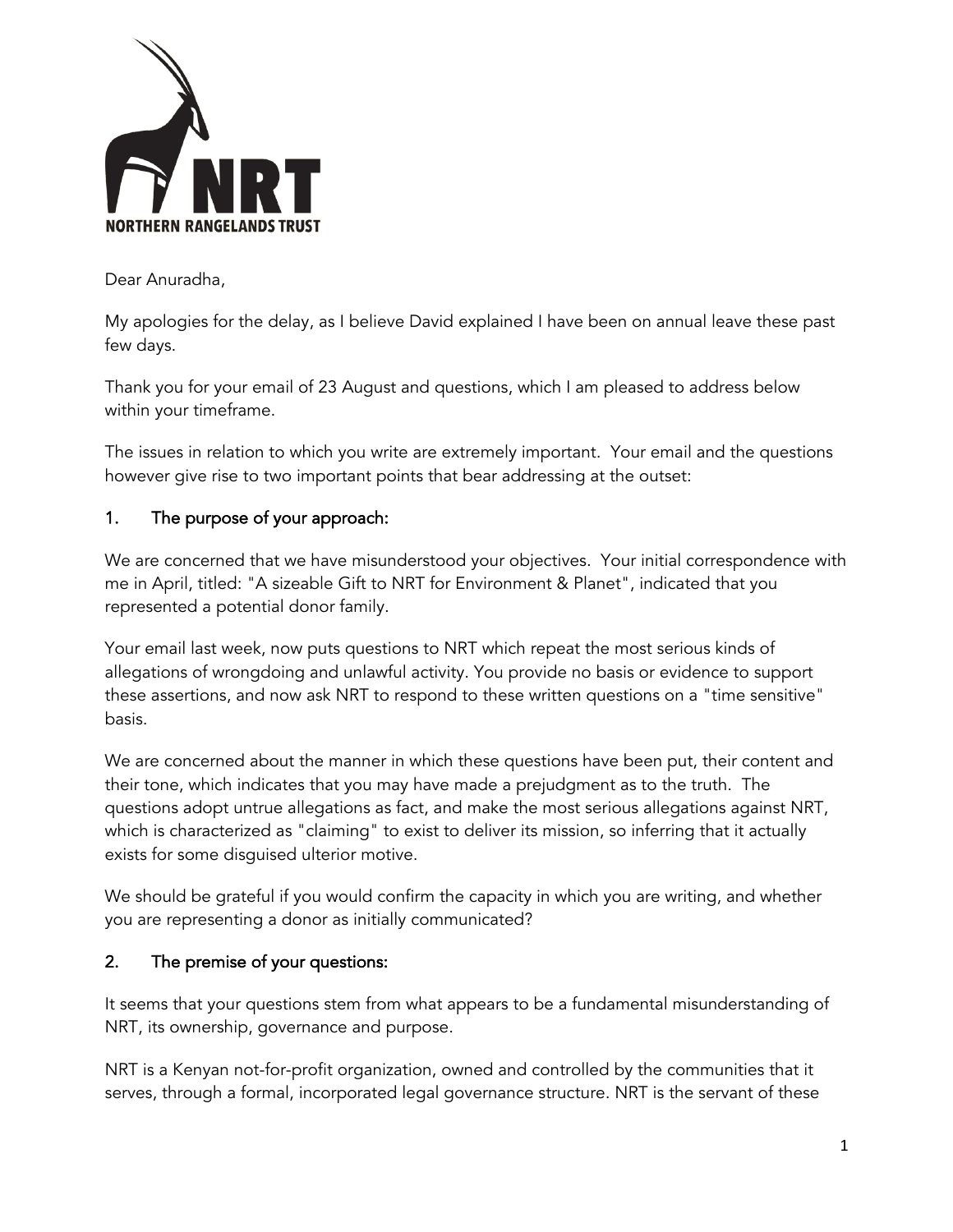communities, and has no legal or practical standing to control or seek to control them. It does not do so, that is not its purpose.

The communities for which NRT works govern themselves in accordance with traditional rules and the laws of Kenya. They make decisions through their own democratically elected representatives – including as to whether to form community conservancies, and/or to seek support from NRT. Within these communities, there is a plurality of perspectives in relation to community conservancies and a rich, ongoing and valuable discourse, to which community elders and elected representatives should listen. In its work, NRT listens closely to all community voices, including those which are critical of community conservation.

For the avoidance of doubt:

- 1) NRT does not own, control or manage any community land anywhere. NRT does not have the legal standing or other ability to dispossess anyone of land. It has never done so and it would not do so, even if it were so able.
- 2) All allegations of wrongdoing are taken extremely seriously by NRT. NRT has grievance mechanisms in place and is developing a robust whistleblowing policy. It investigates and cooperates with others independently to investigate fully where appropriate, any allegations of disappearance, murder, terrorism, abduction, excessive use of force, human rights abuse, corruption or bribery. No charges have ever been made against NRT staff or conservancy Rangers in connection with any such allegations.

I invite you to visit us and the communities, in order that you can see first-hand the reality on the ground, to speak to community members and meet the NRT team.

#### To respond to your questions:

**1.** NRT claims that its goal is to "transform people's lives, secure peace and conserve natural resources." Local communities, where NRT is active, however, allege that the organization has dispossessed them of their lands…

> NRT is a shared resource to help build and develop community conservancies, which are best positioned to enhance people's lives, build peace and conserve the natural environment.

> NRT does not own, control or manage any community land anywhere, and has no interest in or power to do so. It cannot and does not dispossess anyone of land. Rather, at the behest of indigenous communities, NRT supports them cooperatively to develop locally-led governance structures that compliment traditional, indigenous systems, including the establishment of Community Conservancies. These are owned and run by the local pastoralist communities within their ancestral lands, who manage them for their livelihoods.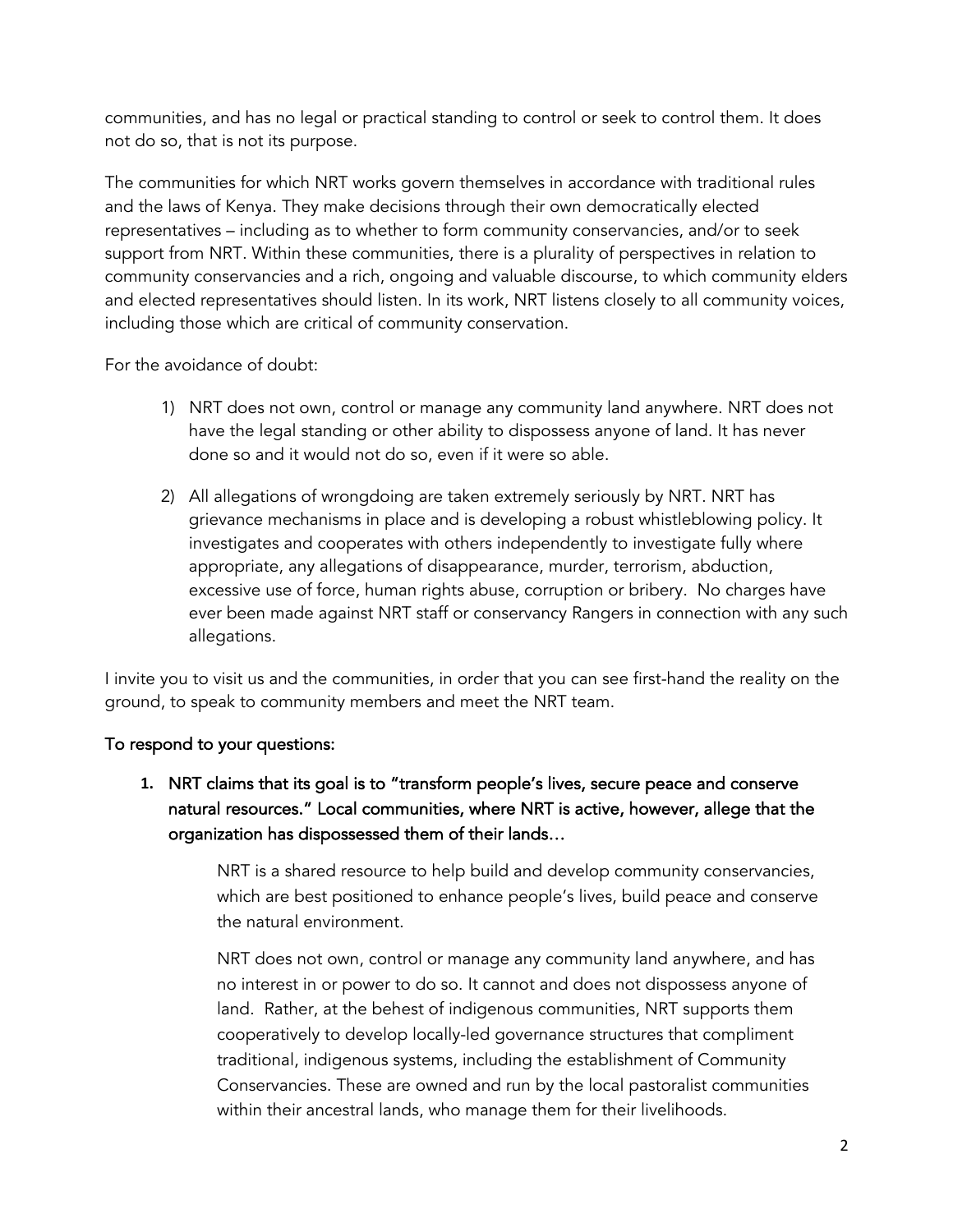Community-led conservancies, as legally registered and recognized community institutions, serve to strengthen land tenure rights for indigenous people, as provided for by the Kenya Community Land Act 2016. Community conservancies are not fenced, and traditional nomadism takes place as it always has done. NRT's role is to support these communities in achieving their own objectives, including through the access to tools, training and funding.

…and deployed armed security units that have been responsible for serious human rights abuses.

> Rangers, recruited from the communities they serve, perform a wide range of important functions, including promoting conservation and security to enhance livelihoods. The vast majority are unarmed.

> Community conservancies employ Rangers as part of their management and operations. NRT employs a cadre of Rangers at a regional level with two multiethnic units, '9-1' and '9-2'.

Ranger teams include Kenyan Police Reservists, operating under a National Police chain of command, using government issued weaponry on duty, and exercising constabulary duties and powers. Kenyan Police Reservists are the only Rangers who carry arms.

No NRT or community conservancy member of staff nor Ranger has been implicated in human rights abuses.

In particular, NRT's anti-poaching mobile units '9' teams face allegations of extrajudicial killings and disappearances, among other abuses. Rangers are allegedly routinely involved in policing matters and directly involved in conflicts between different ethnic groups, related to territorial issues or/and cattle raids that extend far outside their anti-poaching mandate.

No member of NRT's 9 teams has been charged with any allegation of extrajudicial killing, disappearance or other abuse.

The mandate of the 9 teams comes from the Kenya National Police. This goes beyond anti-poaching, and they are regularly confronted by violent crime, including banditry, poaching and theft, which they have a mandate to address under a police chain of command.

Multiple sources within the community, including members of councils of community elders, allege that dozens of people have been killed in circumstances involving NRT.

This serious assertion is so general and unspecific, that it is difficult to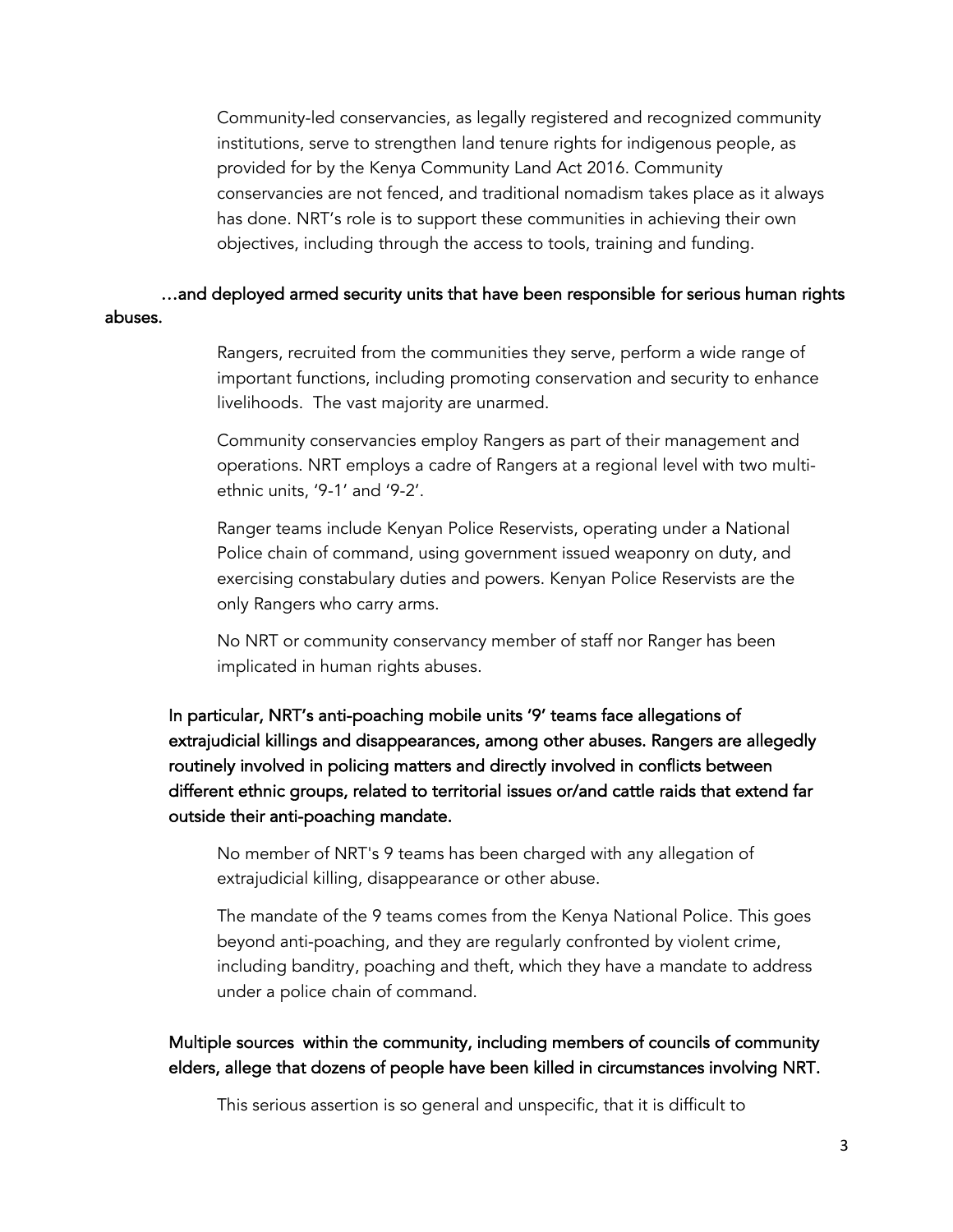understand. If you mean to say that NRT is responsible for killing dozens of people, then that is not true.

Northern Kenya has significant challenges relating to the proliferation of small arms and conflict, and NRT works to support communities in peace keeping. That is why NRT has invested in a dedicated multi-ethnic peace team, who are deployed around the clock to work with elders, women and youth from all ethnicities to promote peace and harmony, supporting traditional governance structures. NRT has employed 80 peace ambassadors across the landscape - 25 of whom are women. Most are from conflict hotspot areas, and have been instrumental in addressing intertribal conflicts and averting livestock raids through early warning systems, gathering information, intercepting retaliatory attacks, supporting the negotiation and recovery of stolen livestock, and leading reconciliations in the community.

### Questions: Is NRT aware of these allegations? Has NRT conducted any investigations to verify them? What measures have been taken to address these issues? Has NRT taken disciplinary action against any '9' team members related to the misuse of force in the past?

All allegations of wrongdoing are taken extremely seriously by NRT. NRT has grievance mechanisms in place and is developing a robust whistleblowing policy supported by a recent comprehensive Human Rights and Gender mainstreaming training conducted by industry leaders and completed by Senior Management, Management, Heads of Departments, as well as conservancy managers, rangers and security staff.

NRT investigates and cooperates with others independently to investigate fully where appropriate, any allegations of human rights abuse, or other crimes. No charges have ever been made against NRT staff or conservancy Rangers in connection with such allegations.

NRT has always and will always cooperate with any police investigations into murder, disappearances, or other crimes. Every security incident, however small, is recorded in the relevant Police Occurrence Book ('OB') at the nearest Police Station.

The 9-1 and 9-2 teams' social diversity represents the broad communities they serve, and the teams have built an immense amount of trust within these diverse communities. The mandate of both the conservancy rangers and the rapid response rangers is to ensure the safety of people and wildlife.

NRT listens carefully to concerns and allegations from within communities, not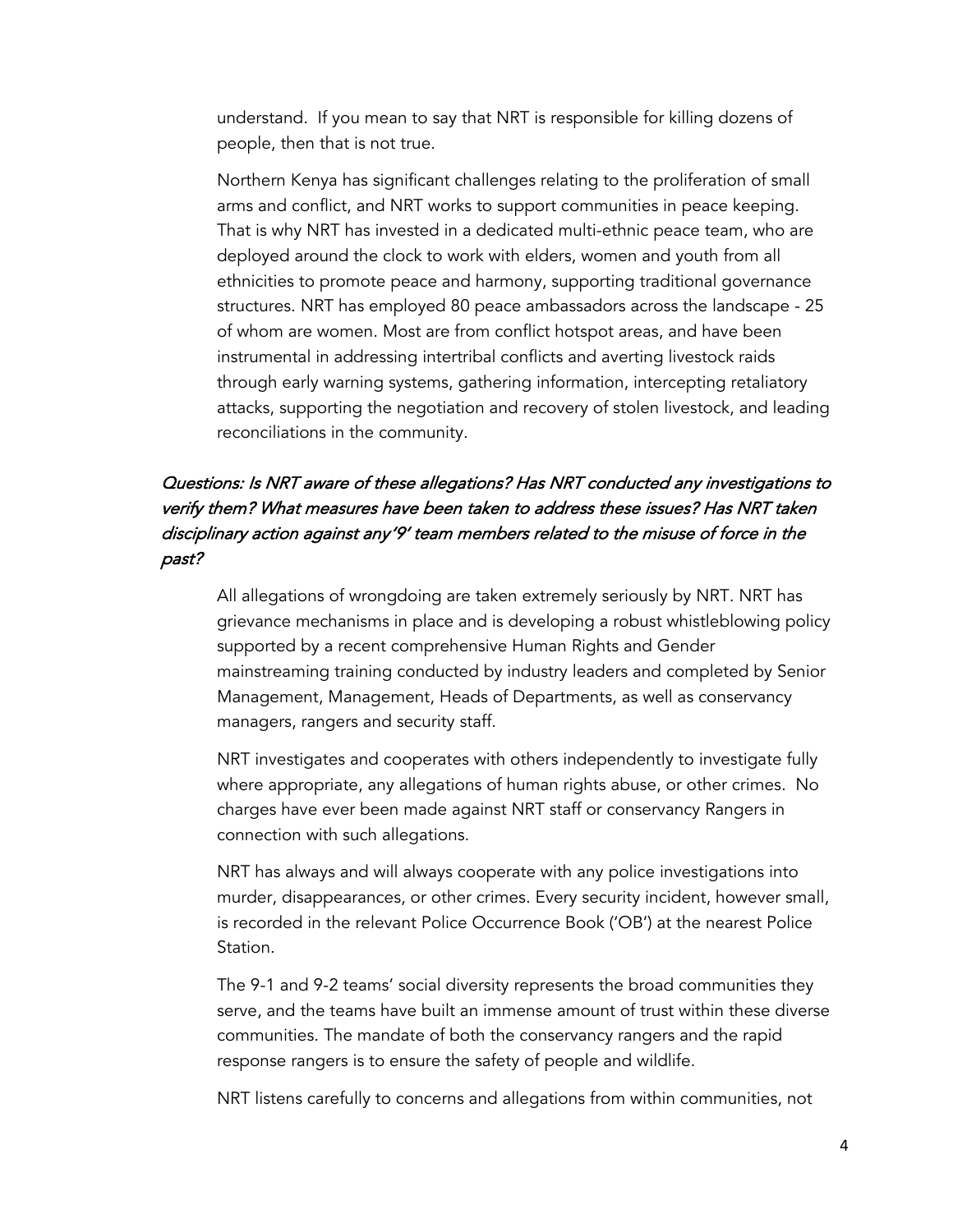just the local leaderships, and is acutely aware of its responsibilities as an organization, to ensure that it, and the community leadership, listen to a plurality of criticisms and comments. Criminal allegations are a matter for the national authorities. NRT has not identified misuse of force in the ranger operations. Were it to do so, it would act firmly with the authorities.

**2.** The loss of grazing land for pastoralists is a major challenge arising from community conservancies. Locals allege that NRT compels communities to set aside their best lands for the exclusive use of tourism. This loss of grazing lands has a severe impact on local livelihoods, especially in drought years.

> Decisions as to land management rest with communities. NRT does not have the authority to and does not compel communities to set aside land for tourism, or any other purpose.

> Community conservancies do not fence off grazing land for wildlife, like some game parks. Tourism can co-exist with pastoralist economies. Neither NRT or the Community Conservancies have the authority to move people or settlements anywhere, or deny any community access to natural resources. In northern Kenya, wildlife, people and livestock continue to be nomadic across the landscape as they have for centuries.

> There are only two cases in which communities have decided to fence off dedicated areas of land for the protection of endangered species (black rhino in Sera and Hirola and Ishaqbini). The decision to fence this land was entirely that of the land-owning community. The sanctuaries themselves are owned and managed by the land-owning community. NRT provides technical advice, access to partners and finance.

> In some areas, communities (not NRT) have arranged for specific tourist installations to be afforded privacy, but this not realistically at the expense of the pastoralist economy, and tourism is a major source of energy for the Kenyan economy.

#### Questions: Is NRT aware of these challenges? How does it address the loss of grazing land from locals? Have herders been compensated for their loss?

NRT, through its close work with the communities which it serves, is acutely aware of the challenges they and their members face. Where communities have decided to set land aside for conservation or other purposes, NRT provides assistance and advice where it is sought, in relation to management and improving livelihoods.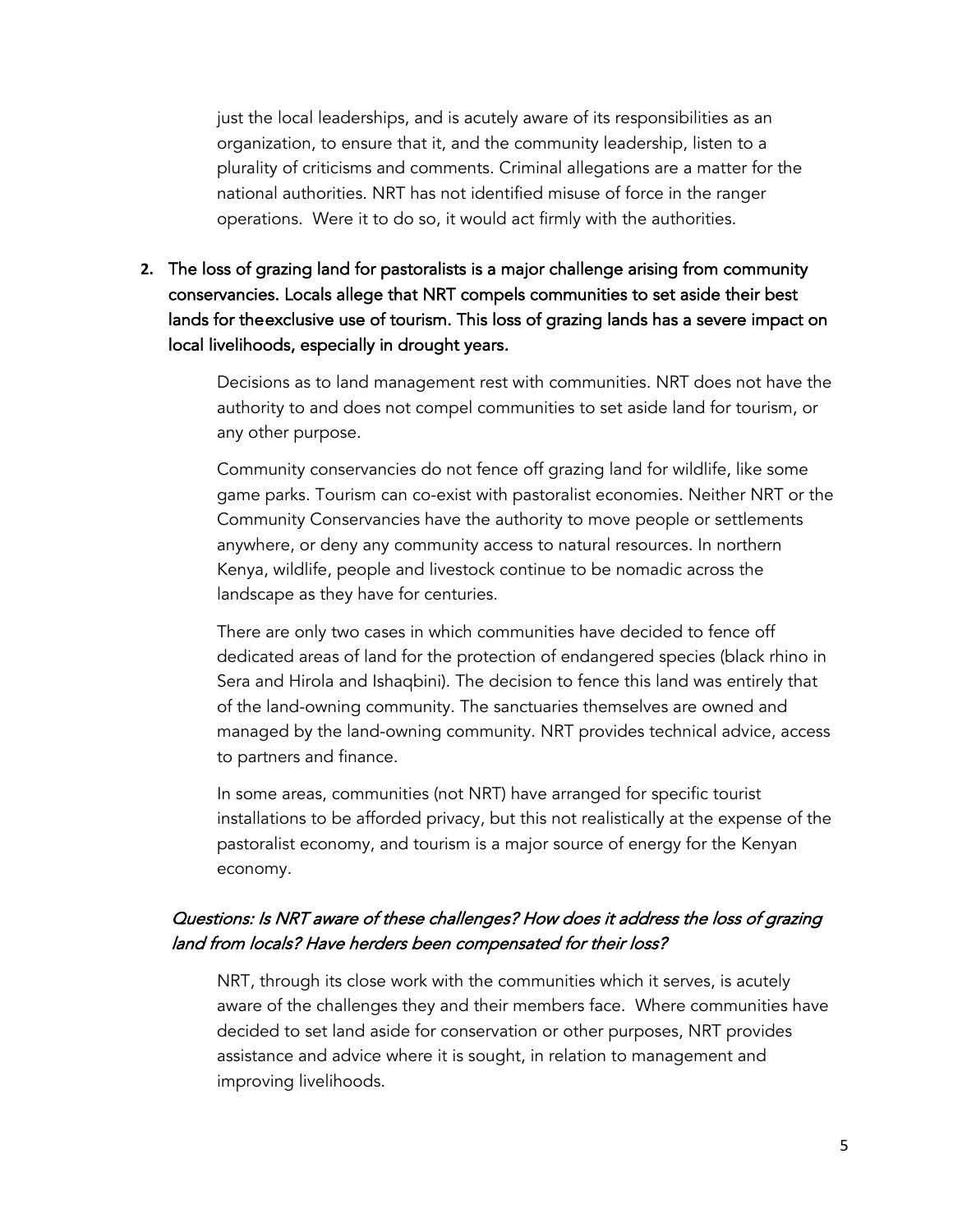**3.** Although NRT claim they are community driven, communities allege that the conservancies have been instigated by outside parties rather than pastoralists themselves, who have a very limited role in negotiating the terms of these partnerships.

> It is not clear to whom you attribute these assertions. The incorporation of a community conservancy can only be done by the community itself. A conservancy is not a partnership, it is a structure established by a community.

Conservancies cannot operate or survive if they are not accepted by the community.

They have their own boards, which are accountable to the community and are responsible for effective, sustainable and transparent management of the Conservancy. The boards are democratically elected during the Annual General Meeting and serve a term of 3-years. The AGM is a critical meeting that must be held every year to reinforce ownership and relevance of the conservancy to its community members; it is an opportunity to communicate progress and ensure accountability of the Conservancy Board to its members.

NRT has no power to impose conservancies or any other land structure onto communities, it does not seek to do so.

According to several testimonies, leverage over communities occurs through corruption and cooptation of local leaders and personalities as well as local administration officials. A number of interviewees also allege intimidation, including arrests and interrogation of local community members and leaders, as tactics routinely used by NRT security personnel.

#### Questions: Is NRT aware of these allegations? Has NRT conducted any investigations of these allegations?

These are serious but very unspecific allegations, which make them difficult to respond to. NRT is aware of such general assertions having been made in the combative arena of local and community politics and decision-making, and is always alert to charges of impropriety. NRT rigorously investigates all allegations of impropriety.

Any allegation that NRT engages in corrupt practices to coopt local leaders and officials is false.

Any allegation of intimidation by security personnel is denied. This is a baseless allegation. NRT is not and has never been involved in any criminal activities. Part of the mandate of NRT is to promote conservation and security as a means of enhancing livelihoods.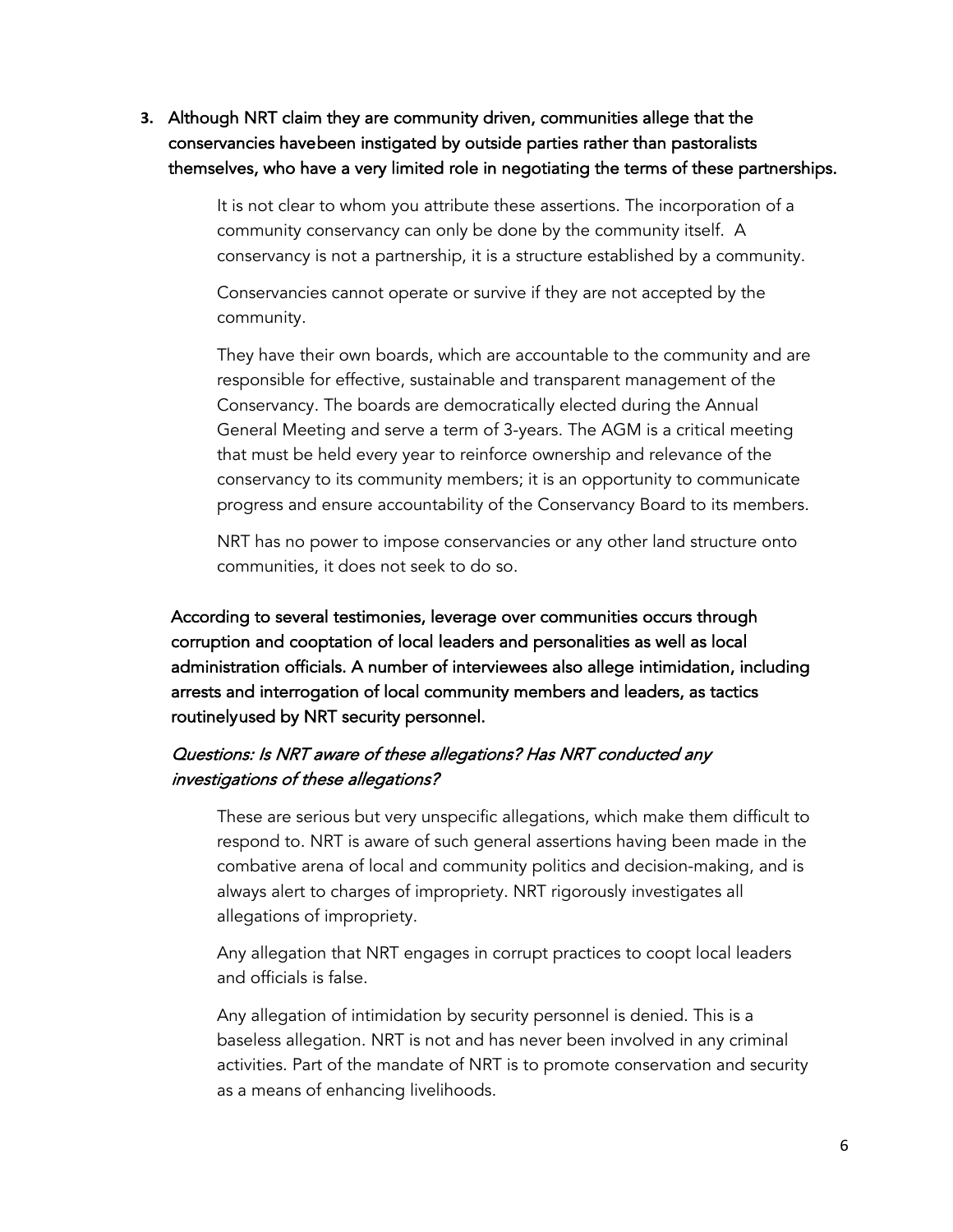#### Does NRT have any mechanisms in place for pastoralist communities to voice grievances with the terms of the partnerships or report abuses of power and corruption by local leaders?

Previously, NRT's approach to grievances was an 'open door' policy for complainants to bring matters directly to the CEO for airing and advice. In the past year, on the basis of consultation with many parties, we have identified a need to institutionalize this further, and will shortly be launching a new, structured approach.

Communities have their own procedures for complaints to be reported, as do police and other government authorities.

## **4.** In 2015, NRT formed a five-year, US\$12 million agreement with two oil companies active in the country – the British Tullow Oil and Canadian Africa Oil Corp – to establish and operate six community conservancies in Turkana and West Pokot Counties.

This is false. The true position is that communities in Turkana and West Pokot had incorporated community conservancies in 2010. These communities approached NRT, seeking support. NRT brokered financial support for these community conservancies from the two oil companies who had licenses to operate in those districts.

### Question: As a conservation institution, how does NRT justify partnering with oil companies that intend to exploit fossil fuels in Kenya?

NRT is not a nature conservancy organization promoting the dominance of wildlife over the economic and social development of local populations, to the exclusion of development of industry, agriculture and commerce. The decision of the Kenyan Government and people where to exploit their natural resources are just that: Decisions for the government and people.

**5.** In recent years, locals have held protests and signed petitions against the presence of NRT. For instance, we learnt that Turkana County Government expelled NRT from Turkana in 2015; Isiolo's Borana Council of Elders (BCE) and communities in Isiolo County and Chari Ward in the Biliqo-Bulesa conservancy continue to challenge NRT; in January 2021, community of Gafarsa protested NRT's expansion to Gafarsa rangelands of Garbatulla Subcounty; and in April 2021, the Samburu Council of Elders Association, a registered institution representing the Samburu Community in four counties (Isiolo, Laikipia, Marsabit and Samburu), wrote to international NGOs and donors to cease further funding and audit NRT.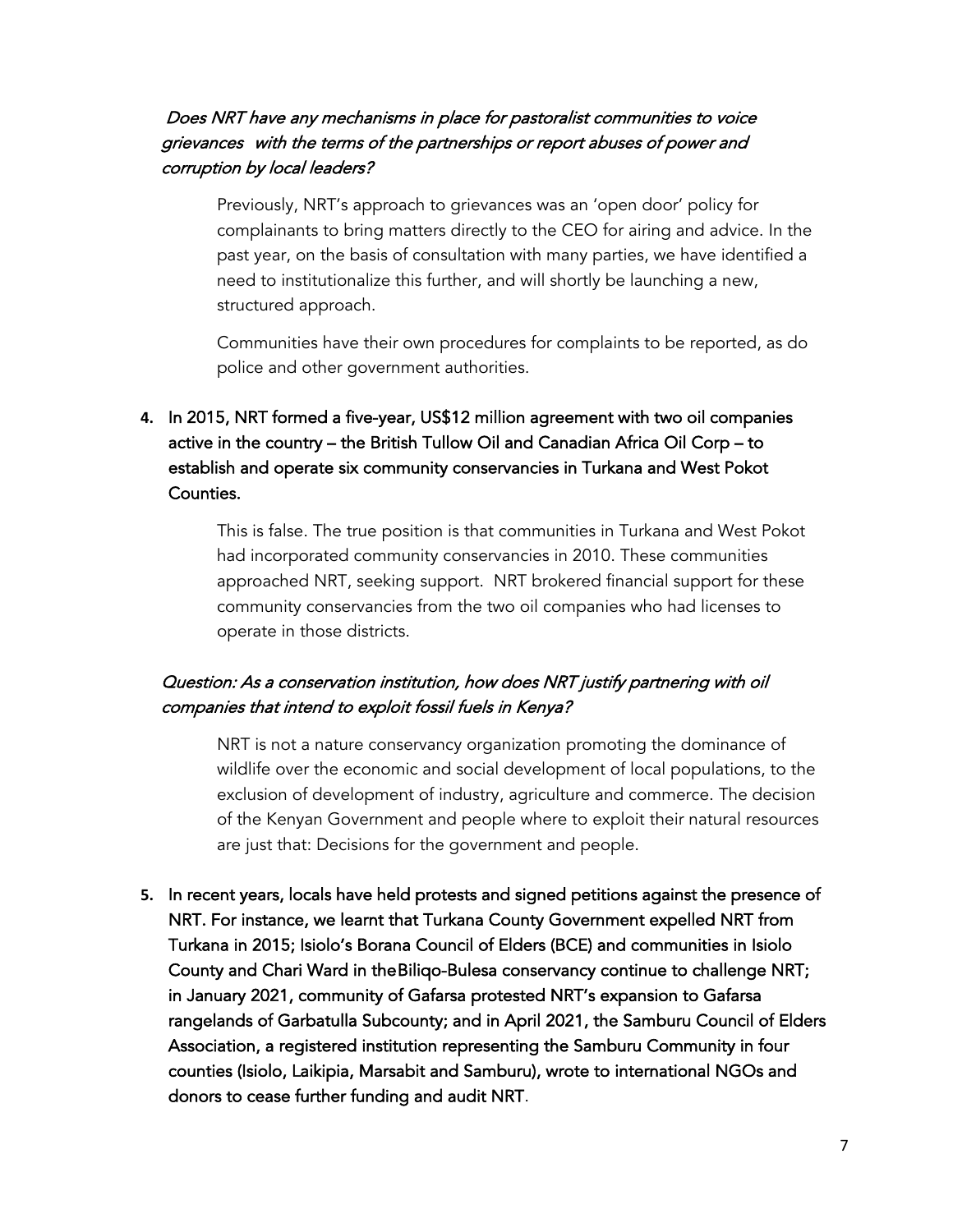NRT exists to support its member communities. Under Kenyan law, it is a matter for communities to decide how to arrange themselves and manage their land. Where there are discussions and differences of opinion within communities as to whether they wish to work with NRT, that is, of course, a matter for them.

The fact that some communities have decided not to work with NRT reflects the due process which governs NRT's relationships with communities, and evidences the untruth of the allegation made above that NRT imposes itself on communities through intimidation.

It should be noted that in the instance of Garbatulla, they recently toured some of NRT's other conservancies on a fact finding mission and are now in the process of registering their conservancy with the government and have applied to join NRT membership. Coming to see NRT's work at a ground-level has proven beneficial to understanding many of the unfounded concerns raised.

## Questions: How is NRT addressing the concerns raised by local communities? Does NRT support the call made by local communities for an independent investigation into grievances around NRT's community conservancies?

The number of communities setting up conservancies and joining pre-existing communities in NRT is growing, year by year. This reflects the overwhelming goodwill from communities to NRT, and a recognition of the value which NRT brings.

To be clear, community conservancies are owned and governed by communities themselves, and not by NRT.

Between communities, and within them, there will always be a plurality of opinion and interests. The community conservancy model benefits from transparency, argument, and the peaceful, informed airing of concerns and conflicting opinions. Where grievances exist, they should be investigated. Where this is done responsibly, taking into account all social and economic contexts, better decisions will be made. NRT would never argue against investigation.

I hope that the above responses are helpful to you. However, if you wish to understand the challenges that the communities and their members face; the way they organize and operate themselves; and to understand how NRT is engaged by them and operates to support them, you really must come out and visit them on the ground. I reiterate my invitation to you to do so.

In the meantime, I should be grateful if you would get back to me with the clarifications as to your objective, and whether you have an interested donor in mind as you initially said.